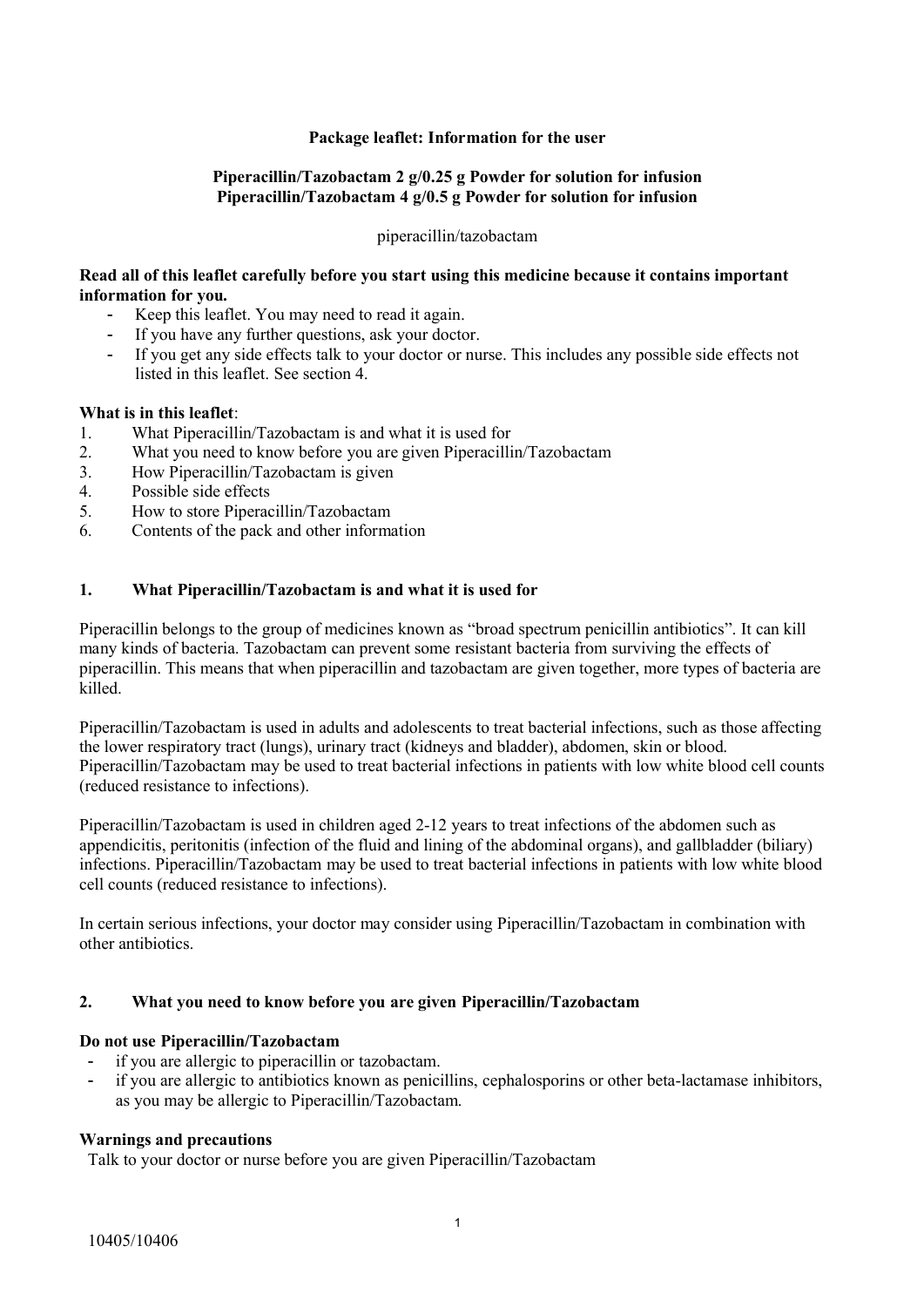- if you have allergies. If you have several allergies, make sure you tell your doctor or other healthcare professional before receiving this product.
- if you are suffering from diarrhoea before, or if you develop diarrhoea during or after your treatment. In this case, make sure you tell your doctor or other healthcare professional immediately. Do not take any medicine for the diarrhoea without first checking with your doctor.
- if you have low levels of potassium in your blood. Your doctor may want to check your kidneys before you take this medicine, and may perform regular blood tests during treatment.
- if you have kidney or liver problems, or are receiving haemodialysis. Your doctor may want to check your kidneys before you take this medicine, and may perform regular blood tests during treatment.
- if you are taking certain medicines (called anticoagulants) to avoid an excess of blood clotting (see also **Using other medicines** in this leaflet) or any unexpected bleeding occurs during the treatment. In this case, you should inform your doctor or other healthcare professional immediately.
- if you develop convulsions during the treatment. In this case, you should inform your doctor or other healthcare professional.
- if you think you developed a new or worsening infection. In this case, you should inform your doctor or other healthcare professionals.

#### Haemophagocytic lymphohistiocytosis

There have been reports about a disease in which the immune system makes too many of otherwise normal white blood cells called histiocytes and lymphocytes, resulting in inflammation (haemophagocytic lymphohistiocytosis). This condition may be life-threatening if not diagnosed and treated early. If you experience multiple symptoms such as fever, swollen glands, feeling weak, feeling lightheaded, shortness of breath, bruising, or skin rash, contact your doctor immediately.

## **Children**

Piperacillin / tazobactam is not recommended for use in children below the age of 2 years due to insufficient data on safety and effectiveness.

#### **Other medicines and Piperacillin/Tazobactam**

Tell your doctor if you are using, have recently used or might use any other medicines. Some medicines may interact with piperacillin and tazobactam.

These include:

- medicine for gout (probenecid). This can increase the time it takes for piperacillin and tazobactam to leave your body.
- medicines to thin your blood or to treat blood clots (e.g. heparin, warfarin or aspirin).
- medicines used to relax your muscles during surgery. Tell your doctor if you are going to have a general anaesthetic.
- methotrexate (medicine used to treat cancer, arthritis or psoriasis). Piperacillin and tazobactam can increase the time it takes for methotrexate to leave your body.
- medicines that reduce the level of potassium in your blood (e.g. tablets enhancing urination or some medicines for cancer).
- medicines containing the other antibiotics tobramycin, gentamycin or vancomycin. Tell your doctor if you have kidney problems.

#### Effect on laboratory tests

Tell the doctor or laboratory staff that you are taking Piperacillin/Tazobactam if you have to provide a blood or urine sample.

## **Pregnancy and breast-feeding**

Piperacillin and tazobactam can pass to a baby in the womb or through breast milk. If you are pregnant or breast-feeding, think you may be pregnant or are planning to have a baby, ask your doctor before getting this product. Your doctor will decide if Piperacillin/Tazobactam is right for you.

#### **Driving and using machines**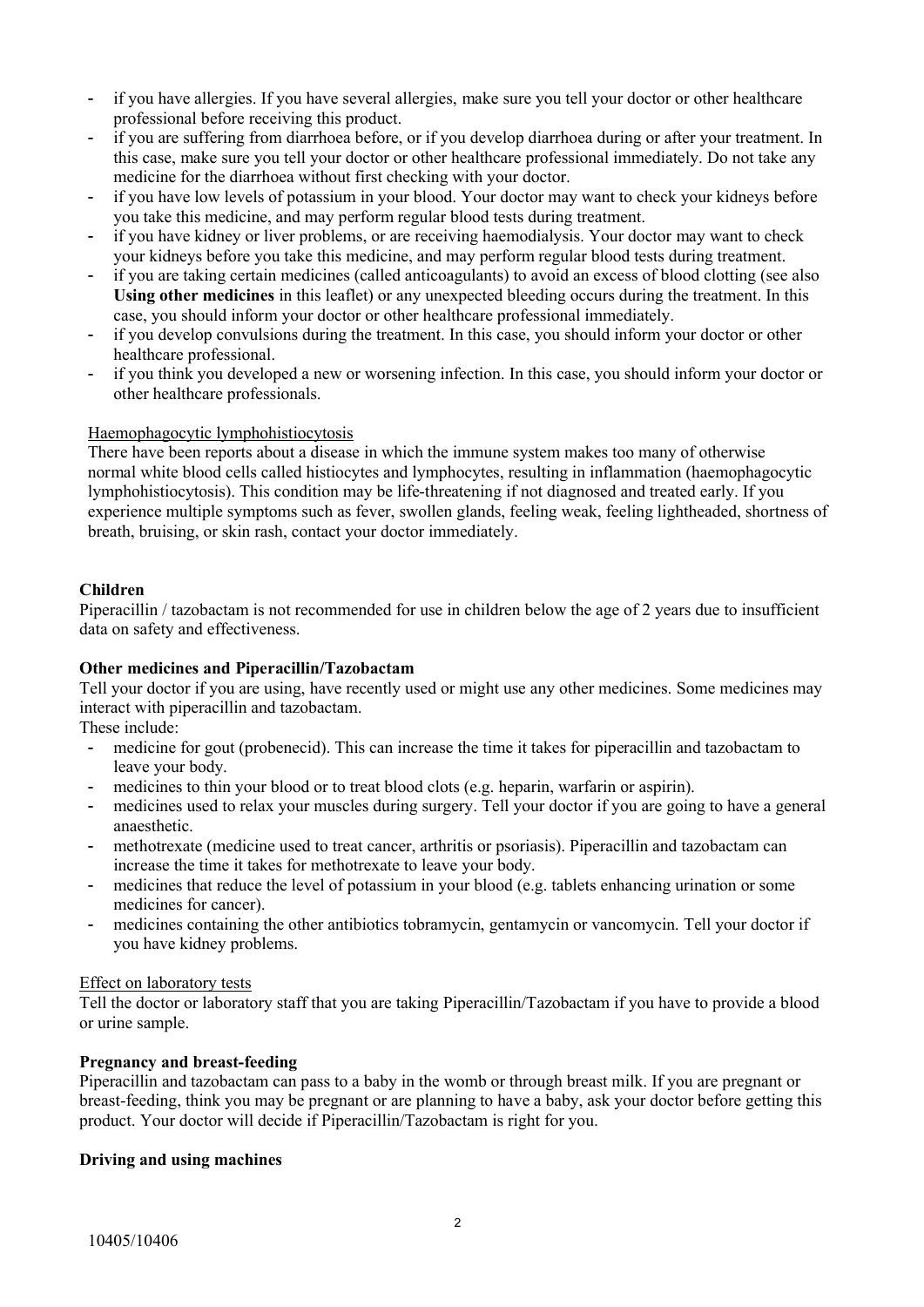The use of Piperacillin/Tazobactam is not expected to affect the ability to drive or use machines.

### **Piperacillin/Tazobactam contains sodium**

Piperacillin/Tazobactam 2g /0.25g: This medicine contains 108 mg sodium (main component of cooking/table salt) in each vial. This is equivalent to 5.4 % of the recommended maximum daily dietary intake of sodium for an adult.

Piperacillin/Tazobactam 4g /0.5g: This medicine contains 216 mg sodium (main component of cooking/table salt) in each vial. This is equivalent to 10.8 % of the recommended maximum daily dietary intake of sodium for an adult.

The maximum recommended daily dose of this medicine contains 864 mg sodium (found in table salt). This is equivalent to 43.2 % of the recommended maximum daily dietary intake of sodium for an adult.

Talk to your doctor or pharmacist if you need Piperacillin/Tazobactam on a daily basis for a prolonged period, especially if you have been advised to follow a low salt (sodium) diet.

### **3. How Piperacillin/Tazobactam is given**

Your doctor or nurse will give you this medicine through an infusion (a drip for 30 minutes) into one of your veins.

The dose of medicine given to you depends on what you are being treated for, your age, and whether or not you have kidney problems.

You will be given Piperacillin/Tazobactam until the signs of infection have gone completely (5 to 14 days).

#### Adults and adolescents aged 12 years or older

The recommended dose is 4g/0.5 g piperacillin/tazobactam given every 6-8 hours, which is given into one of your veins (directly into the blood stream).

#### Children aged 2 to 12 years

The recommended dose for children with abdominal **infections** is 100 mg / 12.5 mg / kg of body weight of piperacillin/tazobactam given every 8 hours into one of your veins (directly into the blood stream). The usual dose for children with low white blood cell counts is  $80 \text{ mg} / 10 \text{ mg}$  / kg of body weight of piperacillin / tazobactam given every 6 hours into one of your veins (directly into the blood stream).

Your doctor will calculate the dose depending on your child's weight but each individual dose will not exceed 4 g / 0.5 g of piperacillin/tazobactam.

## Patients with kidney problems

Your doctor may need to reduce the dose of Piperacillin/Tazobactam or how often you are given it. Your doctor may also want to test your blood to make sure that your treatment is at the right dose, especially if you have to take this medicine for a long time.

#### **If you are given more Piperacillin/Tazobactam than you should**

As you will receive Piperacillin/Tazobactam from a doctor or other healthcare professional, you are unlikely to be given the wrong dose. However, if you experience side effects, such as convulsions, or think you have been given too much, tell your doctor immediately.

#### **If you miss a dose Piperacillin/Tazobactam**

If you think you have not been given a dose of Piperacillin/Tazobactam, tell your doctor or other healthcare professional immediately.

If you have any further questions on the use of this medicine, ask your doctor or nurse.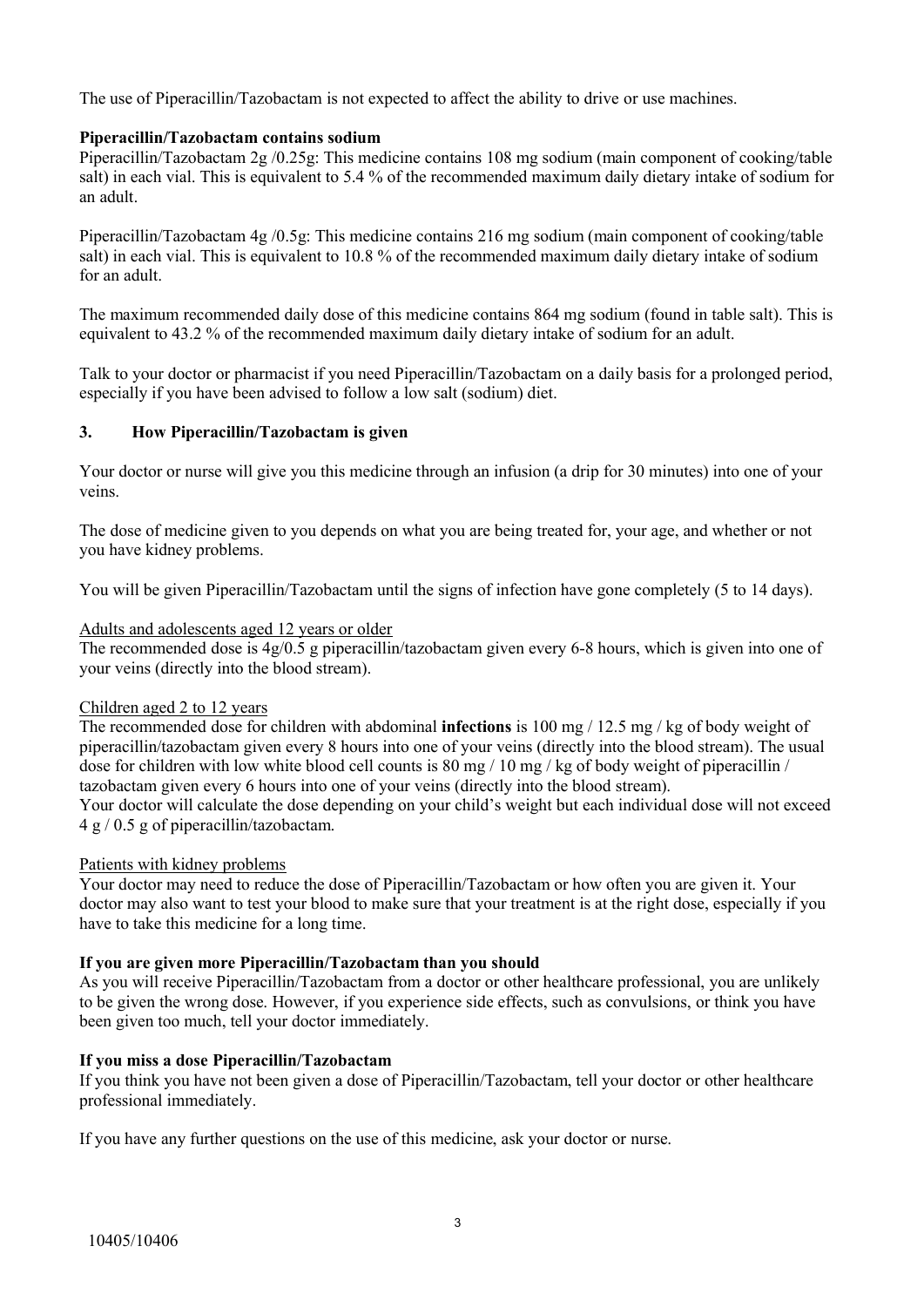## **4. Possible side effects**

Like all medicines, this medicine can cause side effects, although not everybody gets them.

**See a doctor** immediately if you experience any of these potentially serious side effects of Piperacillin/Tazobactam:

The serious side effects (with frequency in brackets) of Piperacillin/Tazobactam are:

- serious skin rashes [Stevens-Johnson syndrome, dermatitis bullous (Not known), dermatitis exfoliative (Not known), toxic epidermal necrolysis (Rare)] appearing initially as reddish target-like spots or circular patches often with central blisters on the trunk. Additional signs include ulcers in the mouth, throat, nose, extremities, genitals and conjunctivitis (red and swollen eyes). The rash may progress to widespread blistering or peeling of the skin and potentially may be life-threatening
- severe potentially fatal allergic condition [drug reaction with eosinophilia and systemic symptoms (Not known)] that can involve the skin and most importantly other organs under the skin such as the kidney and the liver
- a skin condition [acute generalised exanthematous pustulosis (Not known)] accompanied by fever, which consists of numerous tiny fluid filled blisters contained within large areas of swollen and reddened skin
- swelling of the face, lips, tongue or other parts of the body (Not known)
- shortness of breath, wheezing or trouble breathing (Not known)
- severe rash or hives (Uncommon), itching or rash on the skin (Common)
- yellowing of the eyes or skin (Not known)
- damage to blood cells like decrease in platelets (thrombocytopenia), decrease of red blood cells (anaemia, haemolytic anaemia) or blood pigment / haemoglobin (Common), severe decrease in white blood cells [neutropenia, leucopenia (Uncommon)]. Signs can include being breathless when you do not expect it, red or brown urine, nosebleeds or small spot bruising.
- serious infection of the colon including severe or persistent diarrhoea accompanied by a fever or weakness (Rare)

#### Other side effects:

If any of **the following** side effects gets serious, or if you notice any side effects not listed in this leaflet, please tell your doctor or other healthcare professional.

## **Very common side effects** (may affect more than 1 in 10 people):

- diarrhoea

## **Common side effects** (*may affect up to 1 in 10 people*):

- yeast infection
- abnormal lab test (positive direct Coombs), prolonged blood clotting time (activated partial thromboplastin time prolonged)
- decrease in blood protein
- headache, sleeplessness
- abdominal pain, vomiting, nausea, constipation, upset stomach
- increase in blood liver enzymes
- abnormal kidney blood tests
- fever, injection site reaction

#### **Uncommon side effects** (*may affect up to 1 in 100 people*):

- prolonged blood clotting time (prothrombin time prolonged)
- decreased blood potassium, decreased blood sugar
- low blood pressure, inflammation of the veins (felt as tenderness or redness in the affected area), reddening of skin
- increase of a blood pigment breakdown product (bilirubin)
- skin reactions with redness, formation of skin lesions, nettle rash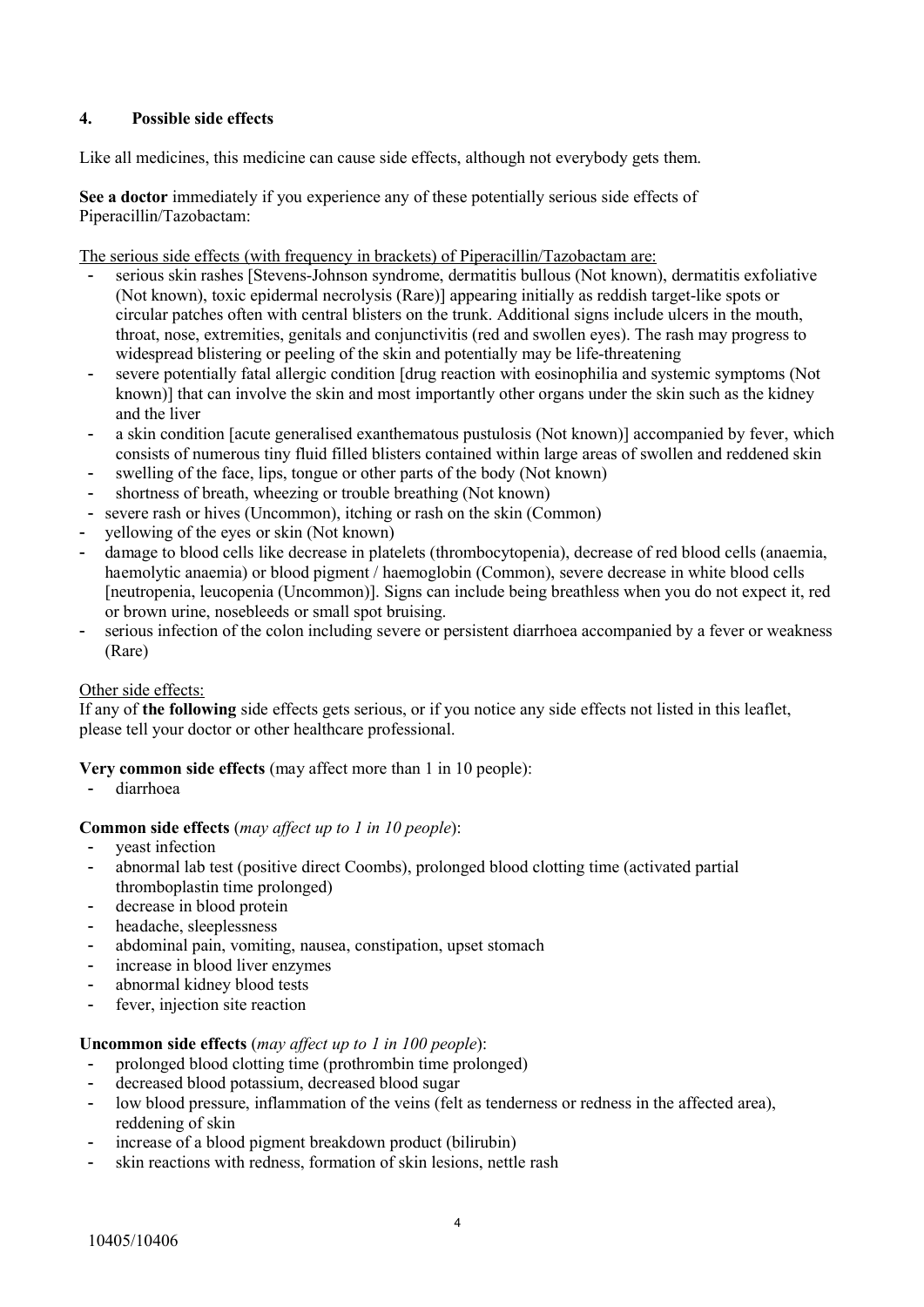- joint and muscle pain
- chills

### **Rare side effects** (*may affect up to 1 in 1,000 people)*:

inflammation of the mucous lining of the mouth

**Not known side effects** *(cannot be estimated from the available data)*:

- bleeding time prolonged, increase of platelets (thrombocytosis), increase of a specific type of white blood cells (eosinophilia)
- allergic reaction and severe allergic reaction
- inflammation of the liver
- poor kidney functions and kidney problems
- a form of lung disease where eosinophils (a form of white blood cell) appear in the lung in increased numbers

Piperacillin therapy has been associated with an increased incidence of fever and rash in cystic fibrosis patients.

### **Reporting of side effects**

If you get any side effects, talk to your doctor or nurse. This includes any possible side effects not listed in this leaflet. You can also report side effects directly via Yellow Card Scheme.

Website: [www.mhra.gov.uk/yellowcard](http://www.mhra.gov.uk/yellowcard) or search for MHRA Yellow Card in the Google Play or Apple App Store.

By reporting side effects you can help provide more information on the safety of this medicine.

## **5. How to store Piperacillin/Tazobactam**

Keep this medicine out of the sight and reach of children.

Do not use this medicine after the expiry date which is stated on the vial label and carton after "EXP". The expiry date refers to the last day of that month.

Powder: Do not store above 25 °C.

#### Reconstituted/Diluted Product:

For storage conditions for the reconstituted/Diluted product see "The following information is intended for healthcare professionals only:" at the end of the package leaflet.

Do not throw away any medicines via wastewater. Ask your pharmacist how to throw away medicines you no longer use. These measures will help protect the environment

## **6. Contents of the pack and other information**

#### **What Piperacillin/Tazobactam contains**

Each vial contains 2 g piperacillin (as sodium salt) and 0.25 g tazobactam (as sodium salt). Each vial contains 4 g piperacillin (as sodium salt) and 0.5 g tazobactam (as sodium salt). There are no other ingredients.

#### **What Piperacillin/Tazobactam looks like and contents of the pack**

Piperacillin/Tazobactam is a white to off-white powder for solution for infusion packaged in glass vials, packed in cartons containing 1, 5, 10 or 12 vials. Not all pack sizes may be marketed.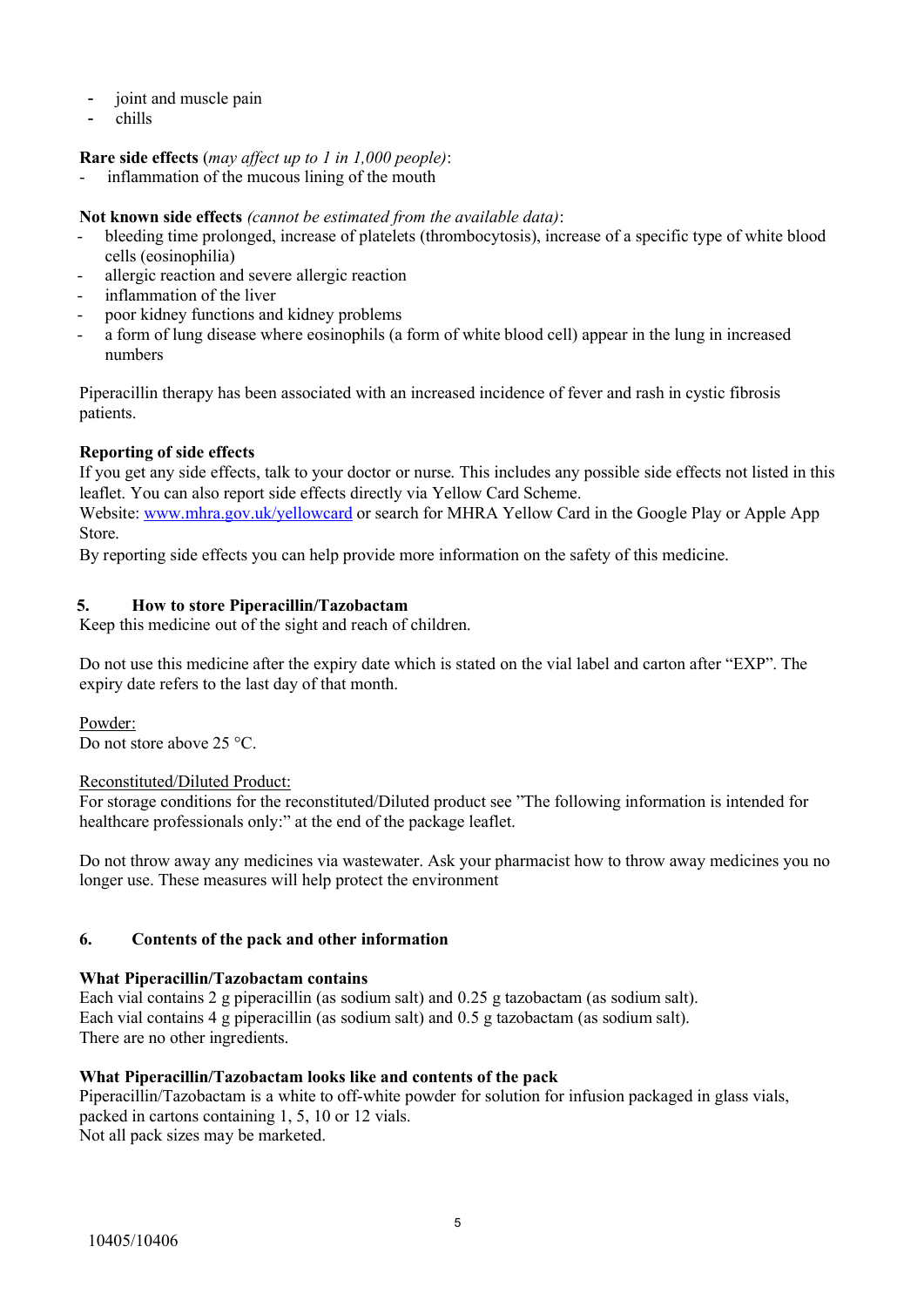## **Marketing Authorisation Holder**

Stragen UK Ltd Castle Court 41 London Road Surrey RH2 9RJ

### **Manufacturer**

Mitim S.r.l. Via Cacciamali 34/38 25125 Brescia Italy

### **This leaflet was last approved in December 2021**

-------------------------------------------------------------------------------------------------------------------------------------

The following information is intended forhealthcare professionals only:

#### **Piperacillin/Tazobactam Powder for solution for or infusion**

**This is an extract from the Summary of Product Characteristics to assist in the administration of Piperacillin/Tazobactam. When determining appropriateness of use in a particular patient, the prescriber should be familiar with the SmPC.**

#### **Instructions for use**

Piperacillin/Tazobactam will be given by intravenous infusion (a drip for 30 minutes).

#### **Incompatibilities with diluents and other medicinal products**

- Lactated Ringer's solution is not compatible with Piperacillin/Tazobactam.
- When used concurrently with another antibiotic (e.g. aminoglycosides), Piperacillin/Tazobactam must be administered separately. Mixing with an aminoglycoside in vitro can cause inactivation of the aminoglycoside.
- Piperacillin/Tazobactam should not be mixed with other drugs in a syringe or infusion bottle since compatibility has not been established.
- Piperacillin/Tazobactam should be administered through an infusion set separately from any other drugs unless compatibility is proven.
- Due to chemical instability, Piperacillin/Tazobactam should not be used in solutions that contain sodium bicarbonate.
- Piperacillin/Tazobactam should not be added to blood products or albumin hydrolysates.

#### **Reconstitution directions**

The reconstitution and dilution is to be made under aseptic conditions. The solution is to be inspected visually for particulate matter and discolouration prior to administration. The solution should only be used if the solution is clear and free from particles.

#### Intravenous use

Reconstitute each vial with the volume of solvent shown in the table below, using one of the compatible solvents for reconstitution. To reconstitute, tap lightly the vial to loosen powder from the bottom and sides. Wet all of the internal surface of the vial with solvent whilst shaking continuously. Shake until the powder is dissolved, reconstitution generally occurs within 5 to 10 minutes (for details on handling, please see below).

| Content of the vial                                      | Volume of solvent* to be added to vial |
|----------------------------------------------------------|----------------------------------------|
| $2 g / 0.25 g (2 g)$ piperacillin and 0.25 g tazobactam) | 10 ml                                  |